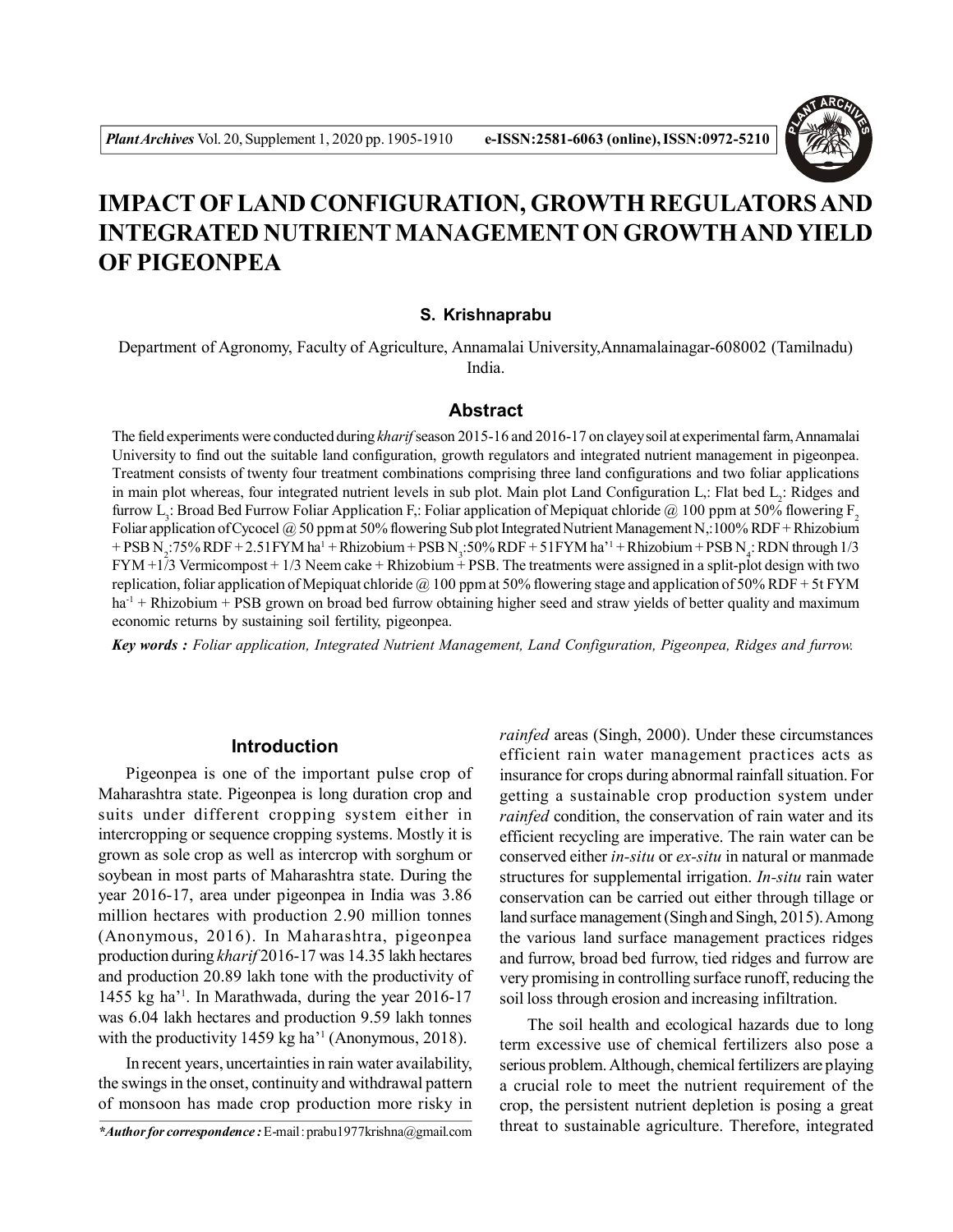use of both chemical fertilizers and organic manures is needed to check the depletion of soil health and enhance the yield levels. The importance of organic manures in promoting soil health and better plant nutrition has started receiving much recognition in the world as a whole in recent years. The supplementary and complementary use of organic manures along with chemical fertilizers, besides improving physico-chemical properties also improve the use efficiency of applied fertilizers. On this backdrop there is need to evolve an appropriate agro-technology for successful cultivation of pigeonpea that results in efficient rain water conservation through land configuration use, growth regulators to get desired results and integrated nutrient management for higher productivity of pigeonpea crop. Keeping the above fact in view the present investigation on the effect of land configuration, growth regulators and integrated nutrient management on growth and yield of pigeonpea was carried out.

#### **Materials and Methods**

The experiments were conducted at experimental farm, Annamalai University during *kharif* season of 2015- 16 and 2016-17. The topography of the experimental field was fairly uniform and levelled. The soil of the experimental plot was clayey in texture and slightly alkaline in reaction having low in organic carbon, available nitrogen and phosphorus, but marginally high in available potassium. The climate of Parbhani is semi-arid and characterized by three distinct seasons *viz.,* summer being hot and dry during March to May, warm and humid monsoon in June to October and winter with mild cold from November to February. Most of the rainfall received from south-west monsoon during June to October with mean annual normal precipitation.

Treatment consists of twenty four treatment combinations comprising three land configurations and two foliar applications in main plot whereas, four integrated nutrient levels in sub-plot. The treatments were allotted randomly in each replication. Details of the treatments along with symbols used in plan of layout are given in Table 1. The treatments were assigned in a split-split plot design with two replication.

Certified seed for each crop under experimentation was used. Sowing was done by drilling method. The seed used for Pigeonpea c.v. BSMR-736. The distance in between two rows was 90 cm and in between two plants was 20 cm. The recommended dose of fertilizer (RDF) used for soybean was  $25:50:25$  kg N,  $P_2O_5$  and  $K_2O$  har <sup>1</sup> respectively. The well decomposed FYM, vermicompost and neem cake was applied uniformly before sowing in the respective plots as per the treatment specifications.

The foliar application of Mepiquat chloride  $\omega$  100 ppm and Cycocel @ 50 ppm was done at 50% flowering stage of pigeonpea crop. The foliar application of plant growth regulators was done by knapsack sprayer with capacity of 15 litres.

Pigeonpea is grown as rainfed crop therefore it does not require any irrigation but in case of dry spell one or two life saving irrigation were given as protective irrigation. Five plants from each net plot were selected randomly to represent the population in each net plot and labelled for recording growth observations. Various observations were recorded on these plants periodically after 30 days of sowing at an interval of 30 days till maturity of the crops, respectively. Observations on yield components were recorded after harvest of crop.

## **Results and Discussion**

# **(A) Growth attributes of pigeonpea**

# **(i) Land configuration**

The plant height, number of functional leaves, number of branches plant<sup>-1</sup>, dry matter accumulation plant<sup>-1</sup> of pigeonpea was recorded the highest in broad bed furrow  $(L_3)$  followed by ridges and furrow  $(L_2)$  which were at par with each other but found significantly superior over flat bed  $(L<sub>1</sub>)$  in that descending order of significance. Significantly, the lowest plant height was observed in the flat bed than rest of the land configuration during both the years.

#### **(ii) Foliar application**

In the year 2015-16 and 2016-17, foliar application of Cycocel  $\omega$  50 ppm at 50% flowering  $(F_2)$  recorded significantly highest plant height, number of functional leaves plant<sup>-1</sup>, dry matter accumulation plant<sup>-1</sup> than foliar application of Mepiquat chloride  $\omega$  100 ppm at 50% flowering  $(F_2)$  at 120, 150 DAS and at harvest. However, foliar application of Mepiquat chloride  $\omega$  100 ppm at 50% flowering  $(F_2)$  recorded shortest plant height during 120, 150 DAS and at harvest as compare to foliar application of Cycocel  $\omega$  50 ppm at 50% flowering during both the years of experimentation.

#### **(iii) Integrated nutrient management**

Among the integrated nutrient management treatments application of 50% RDF + 5 t FYM ha<sup>-1</sup> +  $Rhizobium + PSB (N<sub>3</sub>)$  produced significantly taller plants, number of functional leaves plant-1, number of branches plant-1 dry matter accumulation plant-1 over rest of the treatments from 60 DAS to harvest during both the years. Treatment 75% RDF + 2.51 FYM  $ha^{-1}$  +  $Rhizobium + PSB (N<sub>2</sub>)$  remained at par with 100% RDF  $+$  *Rhizobium*  $+$  PSB (N<sub>1</sub>) and both the treatments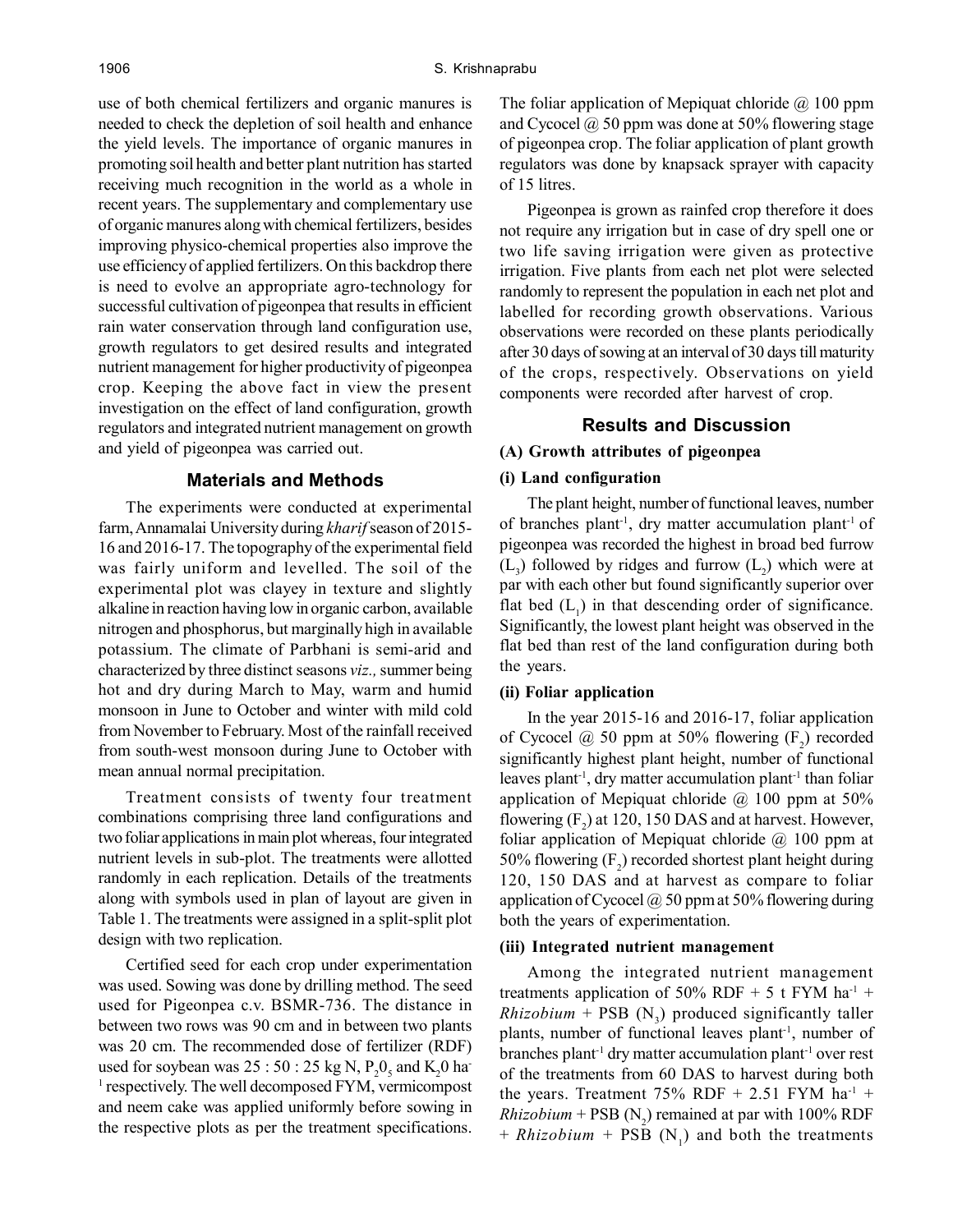| <b>Treatments</b>                                                  | Plant height(cm) |        | No.of leaves<br>Plant <sup>1</sup> |        | No.of branches<br>Plant <sup>1</sup> |       | Dry matter<br>accumulation<br>Plant <sup>1</sup> (g) |        |
|--------------------------------------------------------------------|------------------|--------|------------------------------------|--------|--------------------------------------|-------|------------------------------------------------------|--------|
|                                                                    |                  |        | 2015-16 2016-17 2015-16            |        | 2016-17 2015-16 2016-17              |       | 2015-16 2016-17                                      |        |
| Main Plot-Land configuration                                       |                  |        |                                    |        |                                      |       |                                                      |        |
| $L1$ - Flat bed                                                    | 138.64           | 144.11 | 273.75                             | 284.30 | 14.91                                | 15.96 | 78.09                                                | 89.90  |
| $L$ <sub>2</sub> - Ridges and furrow                               | 149.13           | 155.38 | 288.10                             | 304.97 | 17.61                                | 18.40 | 85.41                                                | 99.64  |
| $L3$ - Broad bed furrow                                            | 157.63           | 163.40 | 300.41                             | 317.88 | 18.36                                | 19.54 | 90.14                                                | 103.74 |
| $S.E(m)+$                                                          | 2.54             | 2.64   | 3.69                               | 4.23   | 0.34                                 | 0.38  | 1.49                                                 | 1.71   |
| $C.D.$ at $5\%$                                                    | 9.24             | 9.59   | 13.41                              | 15.38  | 1.25                                 | 1.38  | 5.44                                                 | 6.22   |
| Foliar application                                                 |                  |        |                                    |        |                                      |       |                                                      |        |
| $F_1$ - Foliar application of Mepiquat chloride $\omega$           | 144.28           | 149.54 | 280.27                             | 294.42 | 17.75                                | 18.71 | 80.84                                                | 94.28  |
| 100 ppm at 50% flowering                                           |                  |        |                                    |        |                                      |       |                                                      |        |
| $F_2$ - Foliar application of Cycocel @ 50 ppm at                  | 153.45           | 159.06 | 294.57                             | 310.30 | 16.17                                | 17.38 | 88.25                                                | 101.23 |
| 50% flowering                                                      |                  |        |                                    |        |                                      |       |                                                      |        |
| $S.E(m)+$                                                          | 2.07             | 2.15   | 3.01                               | 3.45   | 0.28                                 | 0.31  | 1.22                                                 | 1.39   |
| $C.D.$ at $5\%$                                                    | 7.55             | 7.84   | 10.98                              | 12.60  | 1.04                                 | 1.15  | 5.50                                                 | 6.29   |
| Sub Plot-Integrated Nutrient Management                            |                  |        |                                    |        |                                      |       |                                                      |        |
| $N_1 - 100\% RDF + Rhizobium + PSB$                                | 146.26           | 152.04 | 285.12                             | 296.25 | 16.30                                | 17.51 | 83.38                                                | 95.63  |
| $N_2$ - 75% RDF + 2.5 tFYM ha <sup>-1</sup> + Rhizobium + PSB      | 150.84           | 156.52 | 289.92                             | 305.34 | 17.48                                | 18.65 | 86.45                                                | 99.70  |
| $N_3$ - 50% RDF + 5 tFYM ha <sup>-1</sup> + <i>Rhizobium</i> + PSB | 162.25           | 167.69 | 304.77                             | 325.18 | 19.09                                | 20.19 | 93.66                                                | 108.75 |
| $N_4$ - RDN through 1/3 FYM + 1/3 Vermicompost                     | 134.76           | 140.94 | 269.87                             | 280.73 | 14.97                                | 15.79 | 74.22                                                | 86.86  |
| $+1/3$ Neem cake $+ Rhizobium + PSB$                               |                  |        |                                    |        |                                      |       |                                                      |        |
| $S.E.(m)$ +                                                        | 3.59             | 3.66   | 5.03                               | 6.51   | 0.45                                 | 0.51  | 2.06                                                 | 2.55   |
| $C.D.$ at $5\%$                                                    | 10.68            | 10.90  | 14.95                              | 19.35  | 1.35                                 | 1.52  | 6.12                                                 | 7.60   |
| L X F Interaction                                                  |                  |        |                                    |        |                                      |       |                                                      |        |
| $S.E.(m)$ +                                                        | 3.59             | 3.73   | 5.21                               | 5.98   | 0.49                                 | 0.54  | 2.11                                                 | 2.42   |
| $C.D.$ at $5%$                                                     | N.S.             | N.S.   | N.S.                               | N.S.   | N.S.                                 | N.S.  | N.S.                                                 | N.S.   |
| L X N Interaction                                                  |                  |        |                                    |        |                                      |       |                                                      |        |
| $S.E.(m)$ +                                                        | 6.23             | 6.35   | 8.71                               | 11.28  | 0.79                                 | 0.88  | 3.57                                                 | 4.43   |
| $C.D.$ at $5%$                                                     | N.S.             | N.S.   | N.S.                               | N.S.   | N.S.                                 | N.S.  | N.S.                                                 | N.S.   |
| F X N Interaction                                                  |                  |        |                                    |        |                                      |       |                                                      |        |
| $S.E(m) \pm$                                                       | 5.08             | 5.18   | 7.11                               | 9.21   | 0.64                                 | 0.72  | 2.91                                                 | 3.61   |
| $C.D.$ at $5\%$                                                    | N.S.             | N.S.   | N.S.                               | N.S.   | N.S.                                 | N.S.  | N.S.                                                 | N.S.   |
| L X F X N Interaction                                              |                  |        |                                    |        |                                      |       |                                                      |        |
| $S.E.(m) \pm$                                                      | 8.81             | 8.98   | 12.33                              | 15.95  | 1.12                                 | 1.25  | 5.05                                                 | 6.26   |
| $C.D.$ at $5%$                                                     | N.S.             | N.S.   | N.S.                               | N.S.   | N.S.                                 | N.S.  | N.S.                                                 | N.S.   |
| General Mean                                                       | 148.45           | 154.29 | 287.42                             | 302.38 | 16.96                                | 18.01 | 84.49                                                | 97.75  |

**Table 1:** Growth attributes of pigeonpea as influenced by different treatments during 2015-16 and 2016-17.

recorded significantly more height of pigeonpea as compared to RDN through 1/3 FYM + 1/3 Vermicompost + 1/3 Neem cake + *Rhizobium +* PSB (NJ) at all crop growth stages

# **(B) Yield attributes of pigeonpea**

# **(i) Land configuration**

Number of pods plant<sup>-1</sup>, weight of pods plant<sup>-1</sup>, number of seeds plant-1 and seed yield plant-1 recorded highest when the pigeonpea crop was adopted with land configuration broad bed furrow ( $\text{L}_{\text{3}}$ ) than ridges  $\boldsymbol{\&}$  furrow

 $(L_2)$  and flat bed (L,). The higher growth attributes followed by more synthesis and translocation of food material to the source might have resulted in more pods and bold seed size also. The similar results were obtained by Kantwa *et al.* (2005), Kalokhe (2010) and Singh and Singh (2015).

# **(ii) Foliar application**

Yield contributing characters *viz.,* number of pods plant-1, weight of pods plant-1, number of seeds plant-1 and seed yield plant<sup>-1</sup> were improved due to growth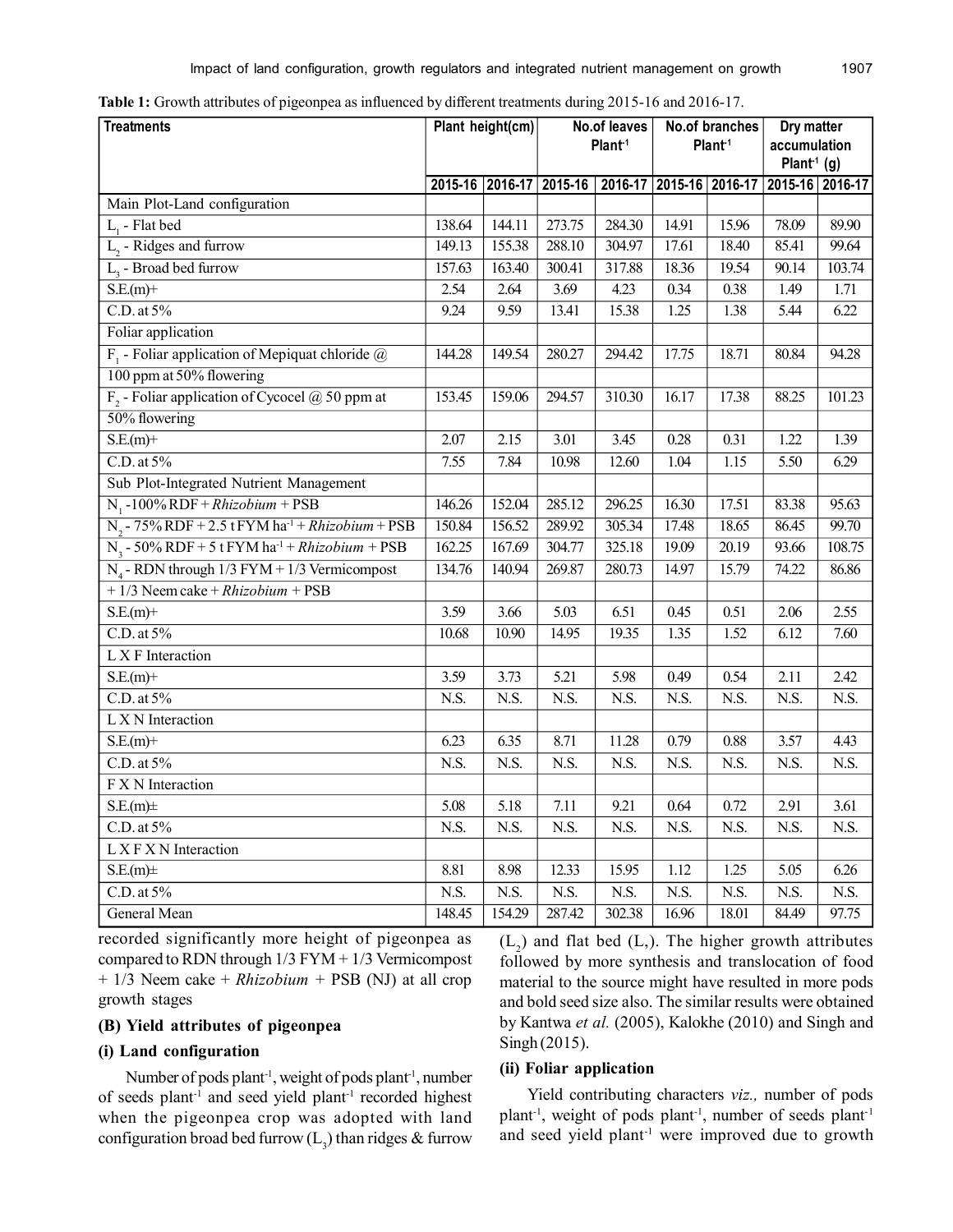| <b>Treatments</b>                                                    | Number of pods<br>Plant <sup>1</sup> |        | Weight of pods          |                                                               | <b>No.of Seeds</b><br>Plant <sup>1</sup> |        | <b>Seed Yield</b><br>Plant <sup>1</sup> (g) |       |
|----------------------------------------------------------------------|--------------------------------------|--------|-------------------------|---------------------------------------------------------------|------------------------------------------|--------|---------------------------------------------|-------|
|                                                                      |                                      |        | 2015-16 2016-17 2015-16 | Plant <sup>1</sup><br>2016-17 2015-16 2016-17 2015-16 2016-17 |                                          |        |                                             |       |
| Main Plot-Land configuration                                         |                                      |        |                         |                                                               |                                          |        |                                             |       |
| $L1$ - Flat bed                                                      | 70.72                                | 81.87  | 34.02                   | 40.66                                                         | 225.29                                   | 298.12 | 27.70                                       | 31.17 |
| L <sub>2</sub> - Ridges and furrow                                   | 83.50                                | 93.93  | 39.82                   | 46.70                                                         | 293.15                                   | 355.39 | 32.63                                       | 37.65 |
| $L3$ - Broad bed furrow                                              | 89.14                                | 101.08 | 43.22                   | 48.63                                                         | 341.60                                   | 400.42 | 34.13                                       | 39.09 |
| $S.E.(m)$ +                                                          | 2.11                                 | 2.63   | 0.96                    | 0.55                                                          | 7.76                                     | 14.63  | 0.43                                        | 0.67  |
| $C.D.$ at $5\%$                                                      | 7.67                                 | 9.75   | 3.51                    | 1.99                                                          | 28.21                                    | 53.47  | 1.59                                        | 2.46  |
| Foliar application                                                   |                                      |        |                         |                                                               |                                          |        |                                             |       |
| $F_1$ - Foliar application of Mepiquat chloride $\omega$             | 88.24                                | 98.89  | 41.29                   | 46.40                                                         | 340.10                                   | 383.78 | 33.47                                       | 37.25 |
| 100 ppm at 50% flowering                                             |                                      |        |                         |                                                               |                                          |        |                                             |       |
| $F_2$ - Foliar application of Cycocel @ 50 ppm at                    | 74.04                                | 85.70  | 36.77                   | 44.29                                                         | 233.25                                   | 318.84 | 29.50                                       | 34.62 |
| 50% flowering                                                        |                                      |        |                         |                                                               |                                          |        |                                             |       |
| $S.E.(m)$ +                                                          | 1.72                                 | 2.19   | 0.78                    | 0.44                                                          | 6.33                                     | 13.27  | 0.50                                        | 0.55  |
| $C.D.$ at $5%$                                                       | 6.27                                 | 7.99   | 2.84                    | 1.60                                                          | 23.10                                    | 47.77  | 1.82                                        | 2.00  |
| Sub Plot-Integrated Nutrient Management                              |                                      |        |                         |                                                               |                                          |        |                                             |       |
| N <sub>1</sub> - 100% RDF + $Rhizobium$ + PSB                        | 79.53                                | 89.25  | 38.29                   | 44.37                                                         | 272.84                                   | 327.98 | 31.18                                       | 35.61 |
| $N_2$ - 75% RDF + 2.5 tFYM ha <sup>-1</sup> + <i>Rhizobium</i> + PSB | 84.14                                | 95.47  | 39.78                   | 45.99                                                         | 302.52                                   | 367.92 | 32.10                                       | 36.53 |
| $N_s$ - 50% RDF + 5 t FYM ha <sup>-1</sup> + Rhizobium + PSB         |                                      | 108.50 | 44.45                   | 49.80                                                         | 364.92                                   | 444.79 | 35.63                                       | 39.41 |
| $N_4$ - RDN through 1/3 FYM + 1/3 Vermicompost                       |                                      | 75.95  | 33.56                   | 41.17                                                         | 206.27                                   | 264.56 | 27.03                                       | 32.30 |
| $+1/3$ Neem cake $+ Rhizobium + PSB$                                 |                                      |        |                         |                                                               |                                          |        |                                             |       |
| $S.E(m) \pm$                                                         | 3.53                                 | 3.53   | 1.32                    | 0.91                                                          | 15.20                                    | 16.28  | 0.88                                        | 0.86  |
| $C.D.$ at $5\%$                                                      | 10.50                                | 10.49  | 3.93                    | 2.72                                                          | 45.16                                    | 59.11  | 2.63                                        | 2.58  |
| L X F Interaction                                                    |                                      |        |                         |                                                               |                                          |        |                                             |       |
| $S.E(m)+$                                                            | 2.98                                 | 3.79   | 1.36                    | 1.58                                                          | 10.71                                    | 22.99  | 0.86                                        | 0.96  |
| $C.D.$ at $5%$                                                       | N.S.                                 | N.S.   | N.S.                    | N.S.                                                          | N.S.                                     | N.S.   | N.S.                                        | N.S.  |
| L X N Interaction                                                    |                                      |        |                         |                                                               |                                          |        |                                             |       |
| $S.E(m)+$                                                            | 6.12                                 | 6.12   | 2.29                    | 1.29                                                          | 26.33                                    | 25.34  | 1.53                                        | 1.50  |
| $C.D.$ at $5\%$                                                      | N.S.                                 | N.S.   | N.S.                    | N.S.                                                          | N.S.                                     | N.S.   | N.S.                                        | N.S.  |
| F X N Interaction                                                    |                                      |        |                         |                                                               |                                          |        |                                             |       |
| $S.E(m) \pm$                                                         | 5.00                                 | 4.99   | 1.87                    | 2.24                                                          | 21.49                                    | 25.34  | 1.25                                        | 1.22  |
| $C.D.$ at $5\%$                                                      | N.S.                                 | N.S.   | N.S.                    | N.S.                                                          | N.S.                                     | N.S.   | N.S.                                        | N.S.  |
| L X F X N Interaction                                                |                                      |        |                         |                                                               |                                          |        |                                             |       |
| $S.E(m)+$                                                            | 8.66                                 | 8.65   | 3.24                    | 2.24                                                          | 37.23                                    | 35.84  | 2.17                                        | 2.12  |
| $C.D.$ at $5\%$                                                      | N.S.                                 | N.S.   | N.S.                    | N.S.                                                          | N.S.                                     | N.S.   | N.S.                                        | N.S.  |
| General Mean                                                         | 81.10                                | 92.29  | 39.02                   | 45.33                                                         | 286.67                                   | 351.31 | 31.48                                       | 35.95 |

**Table 2:** Yield attributes of pigeonpea as influenced by different treatments during 2015-16 &2016-17.

regulator treatment of Mepiquat chloride  $\omega$  100 ppm at 50% flowering  $(F_1)$  during both the years. Foliar application of Mepiquat chloride  $@100$  ppm at 50% flowering  $(F_1)$ was recorded significantly higher number of pods plant<sup>1</sup>, weight of pods plant<sup>-1</sup>, number of seeds plant<sup>-1</sup> and seed yield plant-1 in pigeonpea compared to other treatment foliar application of Cycocel  $\omega$  50 ppm at 50% flowering  $(F_2)$  during both the years. The increase in number of pods plant-1 with Mepiqaut chloride application was due to improved source sink relationship and setting percentage, increased number of branches. The results

are in conformity with the results reported by Prakash *et al.,* (2003) and Chandewar *et al.,* (2016).

#### **Integrated nutrient management**

Integrated nutrient management treatments and most of them followed, more or less similar trend as that of growth characters, indicating that the application of 50%  $RDF + 5$  t  $FYM$   $ha^{-1} + Rhizobium + PSB$   $(N_3)$  was significantly superior over other integrated nutrient management treatments during both the years. In general, supplying nutrient through integration of inorganic sources with organic sources responded better in terms of growth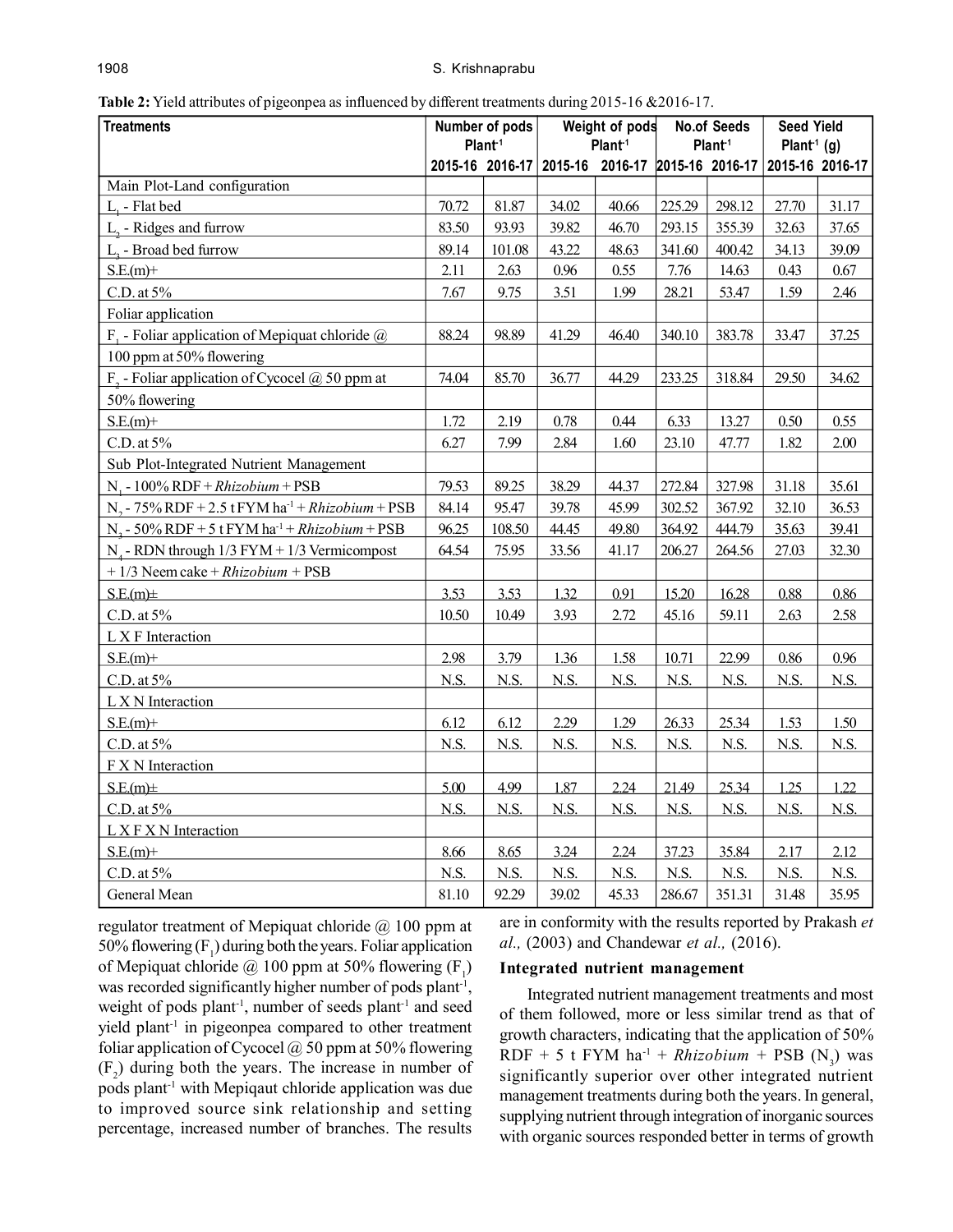| Table 3: Mean seed yield and straw yield (kg ha) of pigeonpea as influenced by different treatments during 2015-16, 2016-17 $\&$ |  |  |
|----------------------------------------------------------------------------------------------------------------------------------|--|--|
| pooled mean.                                                                                                                     |  |  |

| <b>Treatments</b>                                        | Seed yield<br>$kg(ha^{-1})$ |                 | Straw yield<br>$kg$ (ha <sup>1</sup> ) |         |                        |         | <b>Biological yield</b><br>kg (ha <sup>-1</sup> ) |                 |
|----------------------------------------------------------|-----------------------------|-----------------|----------------------------------------|---------|------------------------|---------|---------------------------------------------------|-----------------|
|                                                          |                             | 2015-16 2016-17 | Pooled<br>Mean                         |         | 2016-17 2015-16 Pooled | Mean    |                                                   | 2015-16 2016-17 |
| Main Plot-Land configuration                             |                             |                 |                                        |         |                        |         |                                                   |                 |
| $L1$ - Flat bed                                          | 1042.00                     | 1329.00         | 1187.00                                | 3148.00 | 3748.00                | 3446.00 | 4192.00                                           | 5074.00         |
| $L$ <sub>2</sub> - Ridges and furrow                     | 1312.00                     | 1658.00         | 1485.00                                | 3644.00 | 4234.00                | 3939.00 | 4956.00                                           | 5893.00         |
| $\overline{L_{3}}$ - Broad bed furrow                    | 1423.00                     | 1776.00         | 1600.00                                | 3747.00 | 4367.00                | 4057.00 | 5170.00                                           | 6144.00         |
| $S.E.(m)$ +                                              | 35.32                       | 36.96           | 40.30                                  | 56.15   | 70.59                  | 61.61   | 60.13                                             | 74.54           |
| $C.D.$ at $5\%$                                          | 128.42                      | 134.20          | 116.49                                 | 203.87  | 256.28                 | 179.91  | 218.62                                            | 270.97          |
| Foliar application                                       |                             |                 |                                        |         |                        |         |                                                   |                 |
| $F_1$ - Foliar application of Mepiquat chloride $\omega$ | 1338.00                     | 1660.00         | 1498.00                                | 3334.00 | 3927.00                | 3631.00 | 4670.00                                           | 5587.00         |
| 100 ppm at 50% flowering                                 |                             |                 |                                        |         |                        |         |                                                   |                 |
| $F_2$ - Foliar application of Cycocel @ 50 ppm at        | 1183.00                     | 1516.00         | 1349.00                                | 3692.00 | 4302.00                | 3997.00 | 4876.00                                           | 5818.00         |
| 50% flowering                                            |                             |                 |                                        |         |                        |         |                                                   |                 |
| $S.E(m)+$                                                | 28.84                       | 30.18           | 29.18                                  | 45.85   | 57.64                  | 49.98   | 49.10                                             | 60.86           |
| $C.D.$ at $5\%$                                          | 104.71                      | 109.58          | 84.34                                  | 166.46  | $\overline{209.25}$    | 145.96  | 179.21                                            | 222.13          |
| Sub Plot-Integrated Nutrient Management                  |                             |                 |                                        |         |                        |         |                                                   |                 |
| $N_1 - 100\% RDF + Rhizobium + PSB$                      | 1230.00                     | 1554.00         | 1394.00                                | 3452.00 | 4085.00                | 3768.00 | 4682.00                                           | 5643.00         |
| $N_2$ - 75% RDF + 2.51 FYM ha' + Rhizobium + PSB         | 1284.00                     | 1632.00         | 1460.00                                | 3569.00 | 4169.00                | 3869.00 | 4854.00                                           | 5805.00         |
| $N_3$ - 50% RDF + 5 t FYM ha + <i>Rhizobium</i> + PSB    | 1467.00                     | 1821.00         | 1644.00                                | 3885.00 | 4389.00                | 4127.00 | 5354.00                                           | 6211.00         |
| $N_A$ - RDN through 1/3 FYM + 1/3 Vermicompost           | 1059.00                     | 1342.00         | 1199.00                                | 3145.00 | 3817.00                | 3481.00 | 4202.00                                           | 5159.00         |
| $+1/3$ Neem cake $+ Rhizobium + PSB$                     |                             |                 |                                        |         |                        |         |                                                   |                 |
| $S.E.(m)$ +                                              | 44.06                       | 49.02           | 46.21                                  | 76.74   | 88.26                  | 80.74   | 83.03                                             | 100.48          |
| $C.D.$ at $5\%$                                          | 130.72                      | 145.45          | 133.56                                 | 227.67  | 261.85                 | 235.76  | 246.84                                            | 298.55          |
| L X F Interaction                                        |                             |                 |                                        |         |                        |         |                                                   |                 |
| $S.E.(m)$ +                                              | 49.95                       | 52.28           | 55.48                                  | 79.41   | 99.83                  | 87.86   | 85.05                                             | 105.41          |
| $C.D.$ at $5%$                                           | N.S.                        | N.S.            | N.S.                                   | N.S.    | N.S.                   | N.S.    | N.S.                                              | N.S.            |
| L X N Interaction                                        |                             |                 |                                        |         |                        |         |                                                   |                 |
| $S.E.(m) \pm$                                            | 76.32                       | 84.91           | 83.51                                  | 132.92  | 152.88                 | 141.14  | 143.90                                            | 174.04          |
| $C.D.$ at $5\%$                                          | N.S.                        | N.S.            | N.S.                                   | N.S.    | N.S.                   | N.S.    | N.S.                                              | N.S.            |
| F X N Interaction                                        |                             |                 |                                        |         |                        |         |                                                   |                 |
| $S.E.(m)$ +                                              | 62.31                       | 69.33           | 65.49                                  | 108.53  | 124.82                 | 114.91  | 117.49                                            | 142.10          |
| $C.D.$ at $5\%$                                          | N.S.                        | N.S.            | N.S.                                   | N.S.    | N.S.                   | N.S.    | N.S.                                              | N.S.            |
| L X F X N Interaction                                    |                             |                 |                                        |         |                        |         |                                                   |                 |
| S.E(m)                                                   | 107.93                      | 120.09          | 118.17                                 | 187.98  | 216.20                 | 200.33  | 203.50                                            | 246.13          |
| $C.D.$ at $5\%$                                          | N.S.                        | N.S.            | N.S.                                   | N.S.    | N.S.                   | N.S.    | N.S.                                              | N.S.            |
| General Mean                                             | 1259.00                     | 1587.00         | 1424.00                                | 3512.00 | 4115.00                | 3813.00 | 4772.00                                           | 5703.00         |

and yield parameters over inorganic or organic sources alone, which may be due to balanced availability of nutrients throughout the growth period in integrated nutrient management treatments. The results are in agreement with those of Reddy *et al.,* (2011), Kumawat *et al.,* (2013) and Jha *et al*., (2015).

# **(i) Seed yield**

The broad bed furrow produced significantly higher seed yield  $(1423, 1776,$  and  $1600 \text{ kg}$  ha<sup>-1</sup>) over flat bed and it was found at par with ridges and furrow. The ridges and furrow method was next best land configuration method which produced significantly higher seed yield  $(1312, 1658$  and  $1485$  kg ha<sup>-1</sup>) as compared to flatbed method. Flat bed (1044, 1329 and 1187 kg ha<sup>-1</sup>) recorded significantly lower seed yield as compared to rest of the land configuration treatments during both the year of experimentation and in pooled mean, respectively.In case of foliar application of Mepiquat chloride  $\omega$  100 ppm at 50% flowering  $(F_1)$  produced 1336, 1660 and 1498 kg